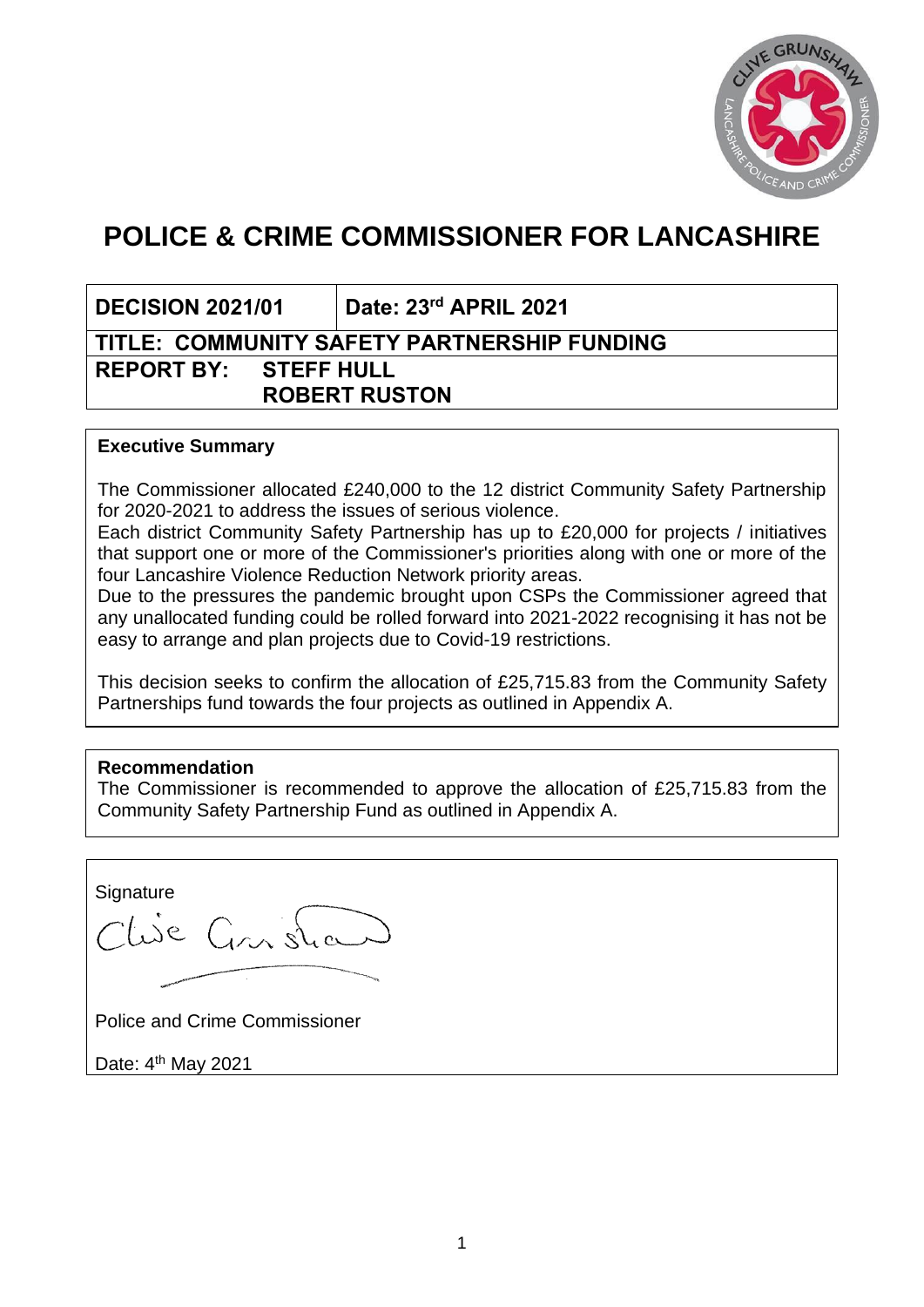# **Decision 2021/01 Appendix A**

## **1. Background and Advice**

The Commissioner has made up to £20,000 available for each district Community Safety Partnership for projects / initiatives that support one or more of the Commissioner's priorities along with one or more of the four Lancashire Violence Reduction Network priority areas.

This decision seeks to confirm the allocation of £25,715.83 from the Community Safety Partnerships fund towards the four projects as outlined below:

| 1. CSP Area            | <b>Pendle Community Safety Partnership</b><br><b>Burnley Community Safety Partnership</b>                                                                                                                                                                                                                                                                                                                                                                                                                                                                                                                                                                                                                                 |                                |     |
|------------------------|---------------------------------------------------------------------------------------------------------------------------------------------------------------------------------------------------------------------------------------------------------------------------------------------------------------------------------------------------------------------------------------------------------------------------------------------------------------------------------------------------------------------------------------------------------------------------------------------------------------------------------------------------------------------------------------------------------------------------|--------------------------------|-----|
| <b>Project Name</b>    | <b>Mediation Services in Pendle and Burnley</b>                                                                                                                                                                                                                                                                                                                                                                                                                                                                                                                                                                                                                                                                           |                                |     |
| Amount<br>requested    | £8,000<br>(£4,000 from each CSP allocation)                                                                                                                                                                                                                                                                                                                                                                                                                                                                                                                                                                                                                                                                               | <b>Match</b><br><b>Funding</b> | N/A |
| <b>Summary:</b>        | Partners of the CSP including Lancashire Constabulary will be<br>able to refer vulnerable families and repeat victims into the<br>service to access specialist support from independent trained<br>volunteers.<br>The funding will be used to support neighbourhood disputes on<br>the brink of violence where many cases include factors of<br>abusive, threatening, and coercive behaviour along with criminal<br>damage.<br>The approach is resolution based; resolving conflicts; reducing<br>the risk of harm and mitigating vulnerability through agreed<br>interventions. Mediation helps to diffuse situations which may<br>lead to criminal behaviour including serious violence and risk to<br>life situations. |                                |     |
| <b>PCC Priority</b>    | Supporting vulnerable people and victims<br>Developing safe and confident communities<br>Tackling crime and reoffending                                                                                                                                                                                                                                                                                                                                                                                                                                                                                                                                                                                                   |                                |     |
| <b>LVRN Priority</b>   | Prevention activity<br>Targeted interventions aimed at either individuals and/or groups                                                                                                                                                                                                                                                                                                                                                                                                                                                                                                                                                                                                                                   |                                |     |
| <b>Recommendation:</b> | 1. The Commissioner is recommended to approve the allocation<br>of £8,000 from the Community Safety Partnership Fund.                                                                                                                                                                                                                                                                                                                                                                                                                                                                                                                                                                                                     |                                |     |

| 2. CSP Area                | South Ribble Community Safety Partnership                                                                                                                                                                                                                                                                                                                                                                                                                                                                                                                                                           |                                |     |
|----------------------------|-----------------------------------------------------------------------------------------------------------------------------------------------------------------------------------------------------------------------------------------------------------------------------------------------------------------------------------------------------------------------------------------------------------------------------------------------------------------------------------------------------------------------------------------------------------------------------------------------------|--------------------------------|-----|
| <b>Project Name</b>        | Safeguarding for victims of serious crimes                                                                                                                                                                                                                                                                                                                                                                                                                                                                                                                                                          |                                |     |
| <b>Amount</b><br>requested | £5,000                                                                                                                                                                                                                                                                                                                                                                                                                                                                                                                                                                                              | <b>Match</b><br><b>Funding</b> | N/A |
| Summary:                   | South Ribble would like to purchase 100 HD Video Doorbell<br>Intercom systems.<br>The neighbourhood policing team will supply and install the<br>doorbells to safeguard vulnerable victims; repeat victims of<br>serious crime, high risk domestic abuse victims and repeat<br>missing from homes. The system aims to reassure victims whilst<br>preventing and detecting future crimes.<br>An app allows a trusted family member or friend to be notified<br>when someone is at the door. In some cases the app has also<br>been installed onto Police devices to assist an emergency<br>response. |                                |     |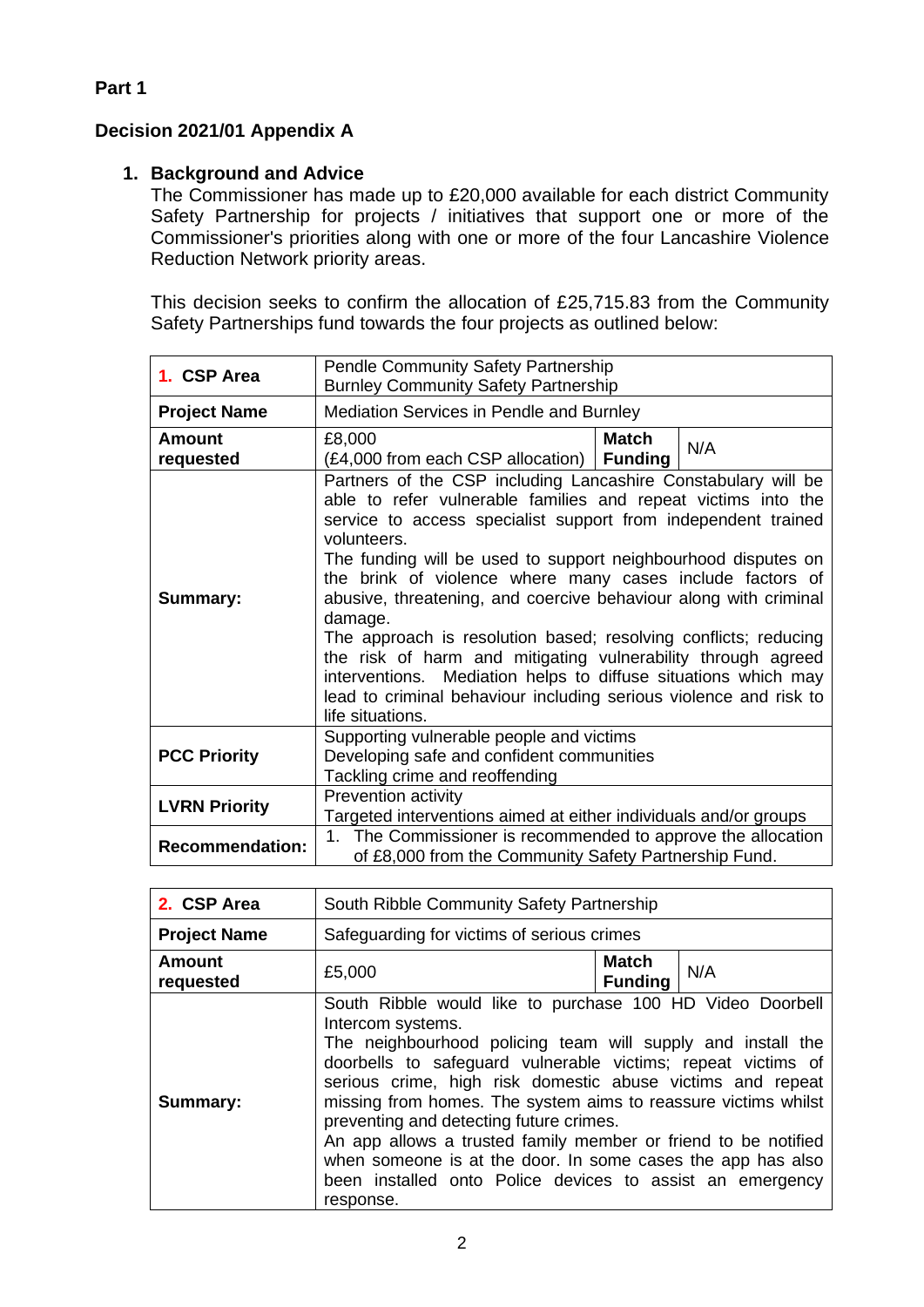|                        | The local police piloted the use of doorbells which have proved to<br>be valuable for example the police fitted a doorbell at home<br>owned by a local business owner who was targeted on numerous<br>occasions by offenders armed with knives due to potentially<br>having money in the house. The doorbell prevented the owner<br>opening the door to possible offenders and allowed the police to<br>respond immediately. |  |  |
|------------------------|------------------------------------------------------------------------------------------------------------------------------------------------------------------------------------------------------------------------------------------------------------------------------------------------------------------------------------------------------------------------------------------------------------------------------|--|--|
| <b>PCC Priority</b>    | Supporting vulnerable people and victims<br>Developing safe and confident communities<br>Tackling crime and reoffending                                                                                                                                                                                                                                                                                                      |  |  |
| <b>LVRN Priority</b>   | Prevention activity<br>Targeted interventions aimed at either individuals and/or groups                                                                                                                                                                                                                                                                                                                                      |  |  |
| <b>Recommendation:</b> | 1. The Commissioner is recommended to approve the allocation<br>of £5,000 from the Community Safety Partnership Fund.                                                                                                                                                                                                                                                                                                        |  |  |

| 3. CSP Area            | West Lancashire Community Safety Partnership<br><b>Chorley Community Safety Partnership</b><br>South Ribble Community Safety Partnership<br><b>Rossendale Community Safety Partnership</b><br><b>Wyre Community Safety Partnership</b><br>Lancaster Community Safety Partnership                                                                                                                                              |                         |                                                                                 |  |
|------------------------|-------------------------------------------------------------------------------------------------------------------------------------------------------------------------------------------------------------------------------------------------------------------------------------------------------------------------------------------------------------------------------------------------------------------------------|-------------------------|---------------------------------------------------------------------------------|--|
| <b>Project Name</b>    |                                                                                                                                                                                                                                                                                                                                                                                                                               | #noexcuseforabuse       |                                                                                 |  |
| Amount<br>requested    | £6,000<br>(£1,000 from each CSP)<br>allocation)                                                                                                                                                                                                                                                                                                                                                                               | Match<br><b>Funding</b> | Initial funding from<br>partners across the<br>County developed the<br>campaign |  |
| Summary:               | #noexcuseforabuse<br>campaign<br>brings together partner<br>The<br>agencies across the county – including Lancashire Constabulary,<br>the Office of the Police and Crime Commissioner as well as the<br>Lancashire Violence Reduction Network to raise awareness and<br>understanding of domestic abuse, the help and support available<br>to victims and perpetrators and how and where people can report<br>their concerns. |                         |                                                                                 |  |
| <b>PCC Priority</b>    | Supporting vulnerable people and victims                                                                                                                                                                                                                                                                                                                                                                                      |                         |                                                                                 |  |
| <b>LVRN Priority</b>   | Targeted interventions aimed at either individuals and/or groups<br>Prevention activity                                                                                                                                                                                                                                                                                                                                       |                         |                                                                                 |  |
| <b>Recommendation:</b> | 1. The Commissioner is recommended to approve the allocation<br>of £6,000 from the Community Safety Partnership Fund.                                                                                                                                                                                                                                                                                                         |                         |                                                                                 |  |

| 4. CSP Area                | <b>Chorley Community Safety Partnership</b><br>South Ribble Community Safety Partnership                                                                                                                                                                                                                                                                                                                                                                             |                                |                                                                                                    |
|----------------------------|----------------------------------------------------------------------------------------------------------------------------------------------------------------------------------------------------------------------------------------------------------------------------------------------------------------------------------------------------------------------------------------------------------------------------------------------------------------------|--------------------------------|----------------------------------------------------------------------------------------------------|
| <b>Project Name</b>        | <b>Suicide Prevention Project</b>                                                                                                                                                                                                                                                                                                                                                                                                                                    |                                |                                                                                                    |
| <b>Amount</b><br>requested | £6,715.83                                                                                                                                                                                                                                                                                                                                                                                                                                                            | <b>Match</b><br><b>Funding</b> | <b>Clinical Commissioning</b><br>Group has funded the<br>design and production<br>of the campaign. |
| Summary:                   | Chorley and South Ribble Borough Council would like to develop<br>a Suicide Prevention Campaign as suicide rates have increased<br>for both boroughs over the past 2 years in particularly throughout<br>the covid pandemic.<br>The councils aim to raise awareness of mental health and suicide<br>and the services available to support vulnerable people.<br>Messages will be promoted through bus tickets and petrol stations<br>and will incorporate a QR Code. |                                |                                                                                                    |